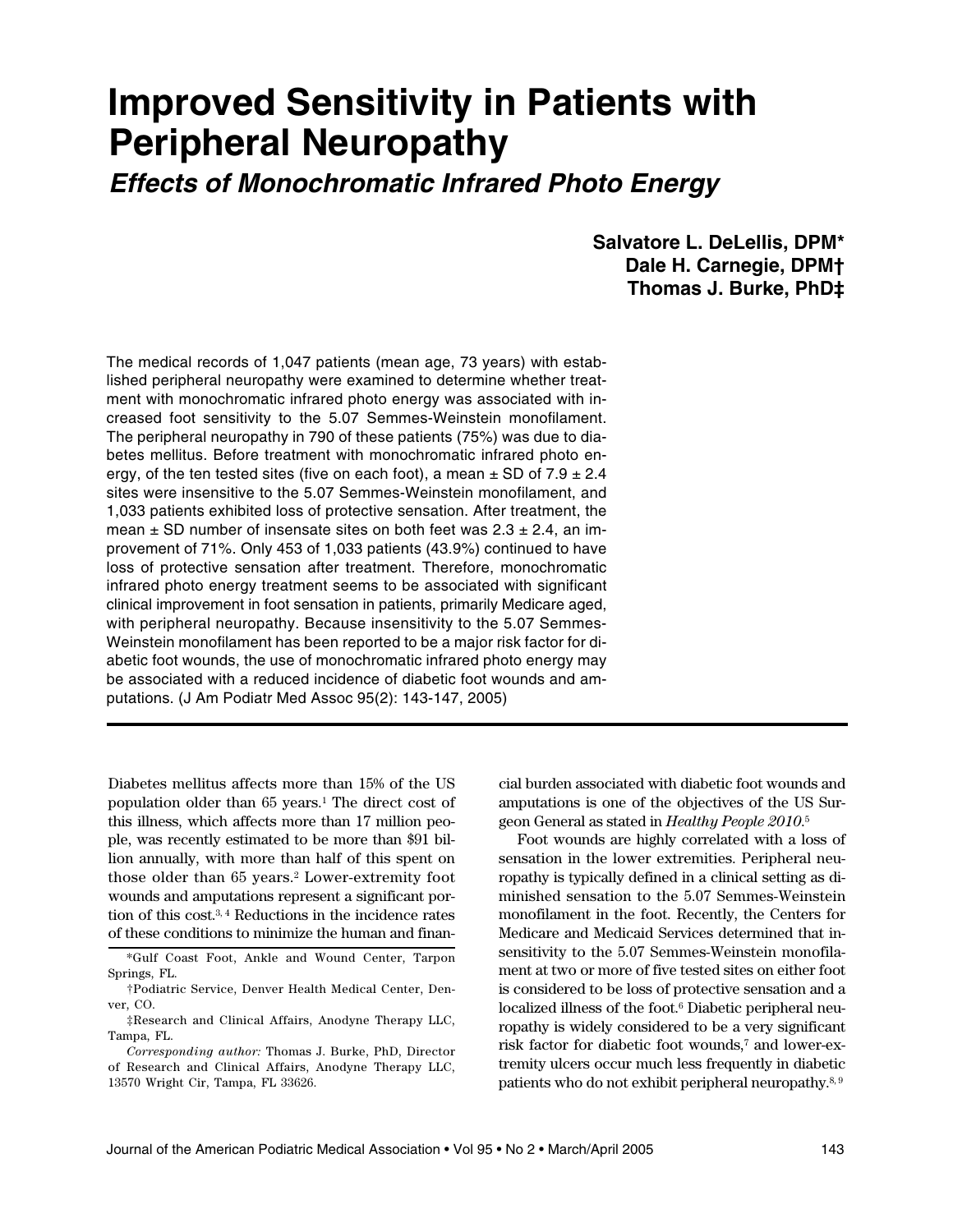Until recently, no treatments have been effective in improving foot sensation after it has been compromised owing to peripheral neuropathy. As a result, physicians who treat these patients have only been able to determine those who are at high risk of lowerextremity ulcers and amputations and then to prescribe accommodative risk-reduction strategies, including patient education, frequent visits to their physicians, orthotic devices for off-loading, and diabetic shoes. Unfortunately, patient compliance has been less than exemplary, and these risk-reduction strategies have met with sporadic success.<sup>10</sup>

Even after using risk-reduction strategies, patients with diabetic peripheral neuropathy remain at higher risk of lower-extremity wounds than those without it. For example, Reiber et al, <sup>10</sup> in their evaluation of the effectiveness of diabetic shoes, reported that more than 93% of all foot wounds during the study occurred in patients with diabetic peripheral neuropathy. (The incidence of wounds in their study population was approximately 11%.)

Two recent studies<sup>11, 12</sup> suggest that at least temporary increases in foot sensitivity to the 5.07 Semmes-Weinstein monofilament can be documented following the application of monochromatic infrared photo energy (MIRE; Anodyne Therapy LLC, Tampa, Florida) to diabetic patients who presented to their healthcare professionals with an already significant loss of protective sensation associated with diabetic peripheral neuropathy. Another study<sup>13</sup> of patients with peripheral neuropathy showed that use of MIRE was associated with an increase in sensory nerve function based on testing conducted with the Neurometer CPT sNCT (Neurotron Inc, Baltimore, Maryland). Although one of these studies was randomized, double blind, and placebo controlled<sup>12</sup> and another used double-blind neurophysiologic testing, <sup>13</sup> the sample sizes were comparatively small. The present article details the improved foot sensation after treatment with MIRE in 1,047 patients (790 with diabetes mellitus) for whom sensory data had been collected in the course of medical treatment.

## **Research Design and Methods**

The insurance claims of two durable medical equipment suppliers that offer the Anodyne Therapy System (Anodyne Therapy LLC), a piece of durable medical equipment that delivers MIRE, were reviewed to obtain a list of patients who had been treated with MIRE in physicians' offices and therapy clinics throughout the United States. The suppliers removed all patient identifiers in the data prior to submitting them to the investigators for purposes of this review

and analysis. The Anodyne Therapy System delivers MIRE through therapy pads, each containing 60 superluminous diodes (890 nm of near-infrared wavelength), which are attached to a control unit that pulses the MIRE at 292 times per second. 14

Before providing the Anodyne Therapy System to patients, these suppliers had received signed Certificates of Medical Necessity and chart notes (including, in most cases, the baseline 5.07 Semmes-Weinstein monofilament sensitivity value) from the attending physicians. These data supported both a diagnosis of peripheral neuropathy before and objective improvement after the patient had received a course of MIRE.

The suppliers maintained a searchable database containing a record of all claims filed, including *International Classification of Diseases, Ninth Revision, Clinical Modification* (ICD-9-CM) coding of the underlying conditions for which the Anodyne Therapy System had been ordered by referring physicians. The database, excluding any patient identifiers, was sorted to obtain a list of all patients who had a diagnosis of peripheral neuropathy based on ICD-9-CM code 357. The list was then stratified to obtain a list of those with type 1 or type 2 diabetes mellitus using ICD-9-CM codes 250.61 and 250.62, respectively. The period of inquiry was February 1, 2002, to January 23, 2004, and 2,070 patients treated with MIRE satisfied these criteria. Medical professionals who diagnosed peripheral neuropathy in their patients had been provided with pretreatment and post-treatment case report forms, which included a template of each foot on which were indicated five plantar sites to be assessed with the 5.07 Semmes-Weinstein monofilament before and after the application of MIRE. The five sites on the case report form were those recommended for evaluation of foot insensitivity by the National Institute of Diabetes and Digestive Diseases in "Feet Can Last a Lifetime,"15 which had been incorporated into Centers for Medicare and Medicaid Services Decision Memorandum CAG-00059 issued on October 17, 2001, <sup>6</sup> and subsequently adopted in Centers for Medicare and Medicaid Services Program Memorandum AB-02-042 dated April 1, 2002. The suppliers had further advised the health-care professionals of the method of undertaking the Semmes-Weinstein monofilament evaluation consistent with "Feet Can Last a Lifetime," which included a "two-alternative, forcedchoice method of evaluation" that has been validated as the most reliable method to test sensory input. 16 The medical records on file with the suppliers included 1,047 patient records containing completed case report forms, as previously described, of bilateral foot sensitivity data for the 5.07 Semmes-Weinstein monofilament before and after MIRE treatment.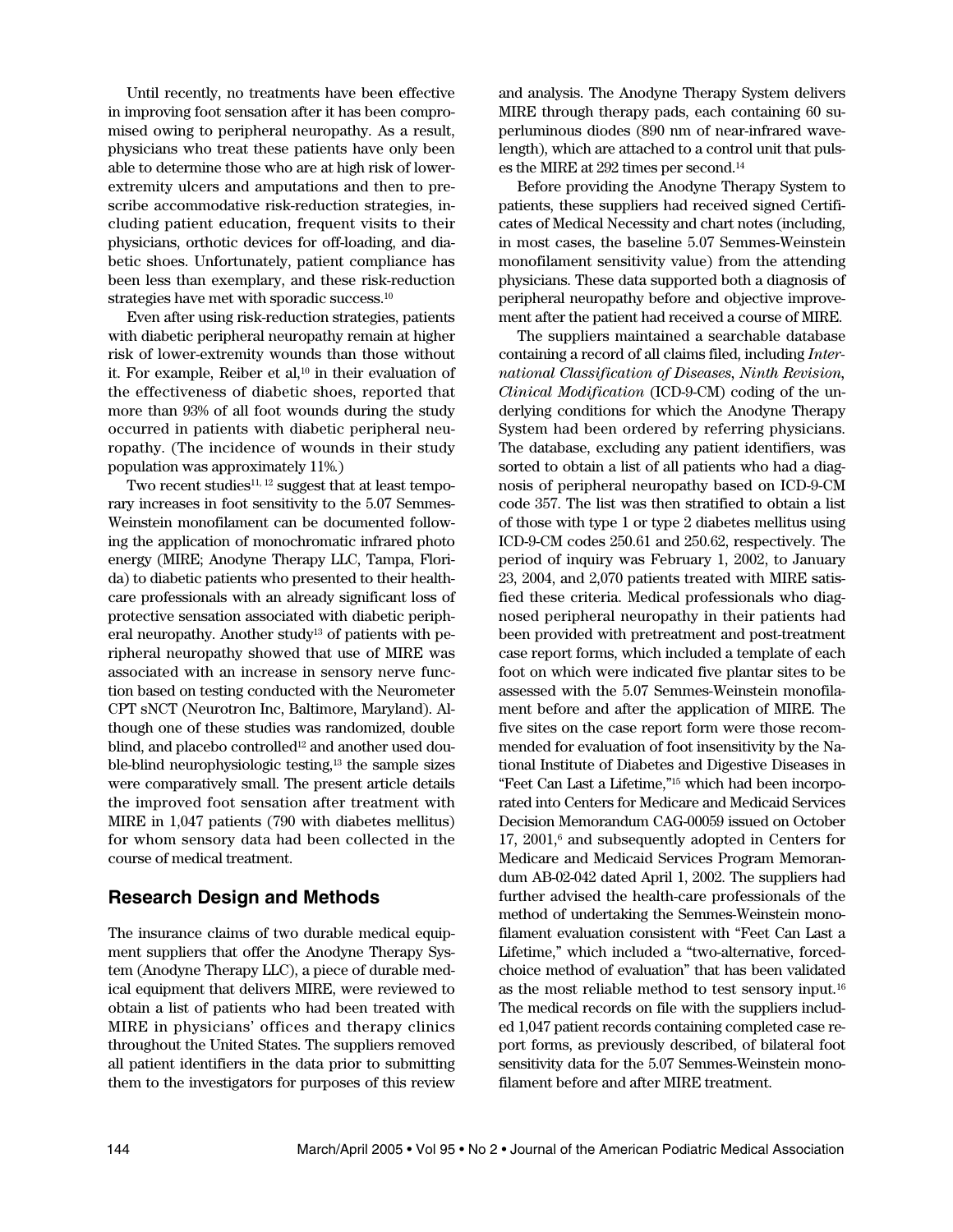#### **Statistical Analysis**

The results were analyzed using the paired two-tailed *t*-test with a null hypothesis that there would be no change in sensitivity (either an increase or a decrease) to the 5.07 Semmes-Weinstein monofilament following use of MIRE. Significance was defined as *P* < .05.

#### **Results**

The mean age of the study population (513 men and 534 women) was 73 years (range, 51–93 years) (Table 1). A total of 790 patients were diagnosed as having diabetic peripheral neuropathy, and 257 patients were diagnosed as having peripheral neuropathy associated with other etiologies. The mean number of sites insensitive to the 5.07 Semmes-Weinstein monofilament (bilaterally; a maximum of ten sites for both feet) was 7.9 before treatment and 2.3 after treatment  $(P < .0001)$ . Of 1,047 patients, 452 (43%) exhibited insensitivity to the 5.07 Semmes-Weinstein monofilament at all ten sites before treatment with MIRE. At the conclusion of the initial MIRE treatments, these patients experienced a mean  $\pm$  SD decrease of  $6.9 \pm 2.7$  sites insensitive to the 5.07 Semmes-Weinstein monofilament, a 69% reduction in their sensory impairment  $(P < .0001)$  (Table 2). A total of 580 patients experienced a restoration of protective sensation after treatment with MIRE. Restoration of protective sensation was defined as having less than two sites on both feet insensitive to the 5.07 Semmes-Weinstein monofilament after MIRE treatment (Table 2).

## **Discussion**

Until recently, peripheral neuropathy, particularly that associated with diabetes mellitus, was thought to be progressive and irreversible. Recent studies, 11-13

| Table 1. Demographic Characteristics of 1,047 Patients |  |
|--------------------------------------------------------|--|
| with Established Peripheral Neuropathy                 |  |

|                                                                                                            | Value        |
|------------------------------------------------------------------------------------------------------------|--------------|
| Sex (No. [%])                                                                                              |              |
| м                                                                                                          | 513 (49)     |
| F                                                                                                          | 534 (51)     |
| Diabetic peripheral neuropathy (No. [%])                                                                   | 790 (75)     |
| Nondiabetic peripheral neuropathy<br>(peripheral neuropathy associated<br>with other etiologies) (No. [%]) | 257 (25)     |
| Age (mean $\pm$ SD) (years)                                                                                | $73 \pm 8.3$ |
| Insensate sites (mean $\pm$ SD) (No.)                                                                      | $7.9 + 2.4$  |

**Table 2. Foot Sensitivity to the 5.07 Semmes-Weinstein Monofilament Before and After Treatment**

|                                                                        | Value           |
|------------------------------------------------------------------------|-----------------|
| All patients (No.)                                                     | 1,047           |
| Pretreatment insensate sites<br>$(mean \pm SD)$ (No.)                  | $7.9 \pm 2.4$   |
| Post-treatment insensate sites<br>$(mean \pm SD)$ (No.)                | $2.3 \pm 2.4^a$ |
| Decrease in insensate sites<br>$(mean \pm SD)$ (No.)                   | $5.6 \pm 2.7^a$ |
| Pretreatment patients with LOPS (No. [%])                              | 1,033 (98.7)    |
| Post-treatment patients who regained<br>protective sensation (No. [%]) | 580 (56.1)      |
| Post-treatment patients with LOPS<br>(No. [%])                         | 453 (43.9)      |
| Pretreatment patients with all 10 sites<br>insensate (No. [%])         | 452 (43)        |
| Post-treatment insensate sites<br>$(mean \pm SD)$ (No.)                | $3.1 + 2.7^a$   |
| Decrease in insensate sites<br>$(mean \pm SD)$ (No.)                   | $6.9 \pm 2.7^a$ |

Abbreviation: LOPS, loss of protective sensation.  $^{a}P$  < .0001.

conducted in relatively small populations, have shown that symptomatic peripheral neuropathy is reversible with MIRE treatment. The present study shows that improvement can occur in a larger study population (1,047 community-dwelling patients with peripheral neuropathy) treated in routine clinical practice.

Notably, more than half of the patients who were initially diagnosed as having loss of protective sensation (56.1%) obtained at least a temporary return of protective sensation. Those with the most severe peripheral neuropathy (all ten sites insensitive to the 5.07 Semmes-Weinstein monofilament) had a striking restoration of sensation.

Figure 1 shows the number of insensate sites before and after treatment in this group of patients. Before treatment with MIRE, most of the patients exhibited a loss of sensation at nine or ten sites, and 75% of all patients had documented loss of sensation at six or more sites. After treatment, 50% of patients were insensate at none or only one or two sites and 75% were insensate at less than four sites. The change in distribution of insensitivity graphically demonstrates the MIRE treatment effect in this patient population.

The results of this analysis demonstrate that sensory loss associated with peripheral neuropathy, even when it has advanced to and beyond loss of protective sensation, is not necessarily irreversible. Moreover, most of these patients experienced a significant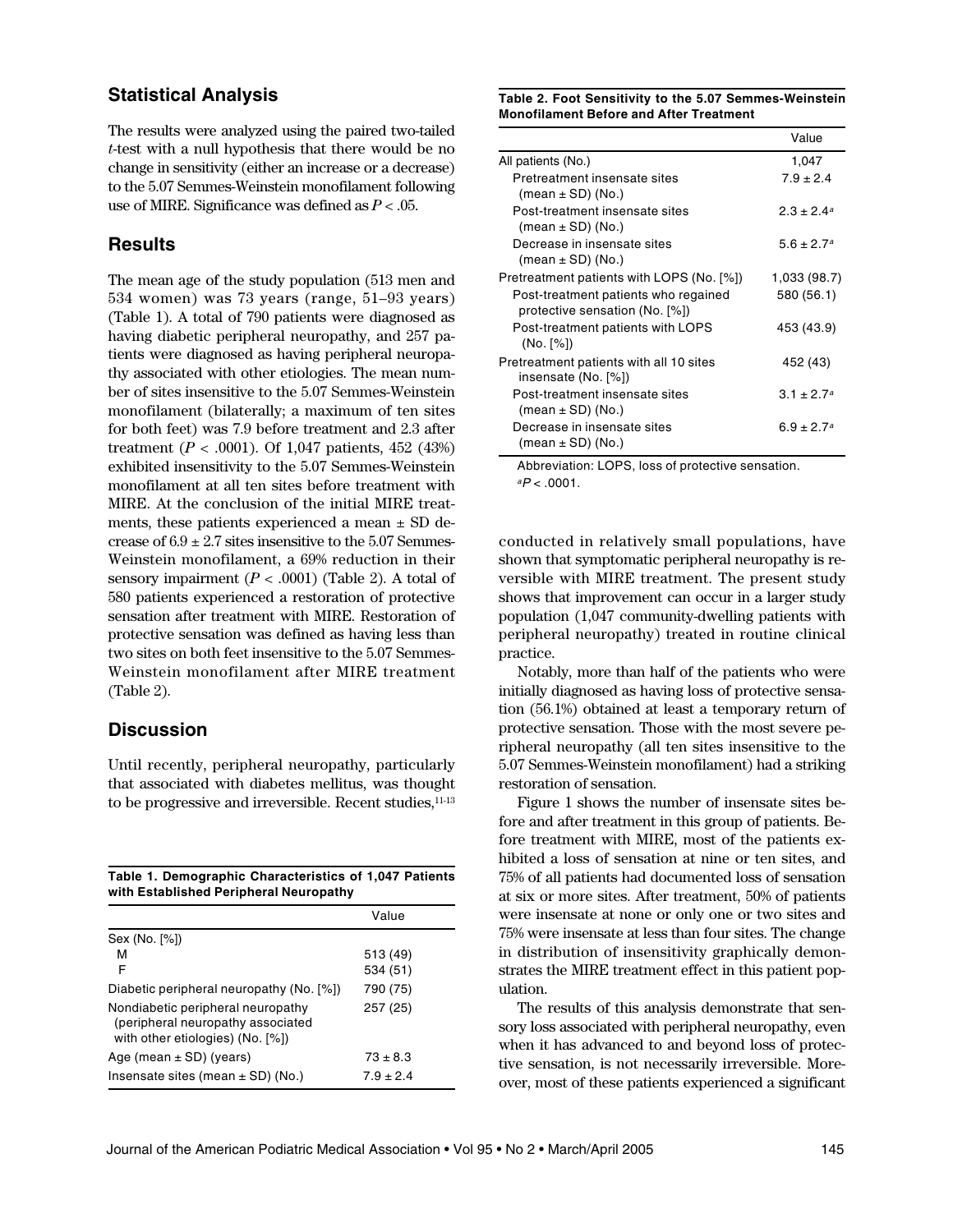

**Figure 1.** Number of patients with sites (on both feet) insensate to the 5.07 Semmes-Weinstein monofilament before and after treatment.

response to MIRE treatment. Improvement in sensation seems to occur even in patients with totally insensate feet (inability to sense the 5.07 Semmes-Weinstein monofilament at all tested sites). Because diabetic peripheral neuropathy is commonly associated with lower-extremity wounds and amputations as well as falls among people with diabetes mellitus, the sensory improvement reported in this study may also be associated with a decrease in these peripheral neuropathy– associated comorbidities. In fact, a reduced incidence of wounds has been reported in patients who have received nerve decompression surgery that resulted in improved sensory nerve function. <sup>17</sup> If additional studies support a relationship between improvement in sensory nerve function and a decreased incidence of wounds or falls (ie, peripheral neuropathy–attributable comorbidities), then interventions designed to improve this condition might offer significant benefit to these patients as well as a cost savings to the US health-care system. 3, 4

These observations and the conclusions derived must be analyzed in the context of certain limitations of the study design. For example, there was no control group against which the results of this study were measured. However, when a disease such as diabetic peripheral neuropathy is known to be progressive and irreversible, the use of historical controls from the published literature may be appropriate. <sup>18</sup> In the case of diabetic peripheral neuropathy, there have been no reports of either spontaneous reversal of this condition or efficacy of any nonsurgical intervention. Furthermore, these data were obtained from the records of patients who exhibited some improvement in their neuropathic symptoms. The data do not suggest that patients, before MIRE treatment, were early in their course of peripheral neuropathy or that they had a mild form of this condition. Rather, a significant proportion of patients, more than 75%, had well-defined peripheral neuropathy, a condition that would be the least likely to spontaneously reverse or to respond to pharmacologic treatment. However, we acknowledge that we cannot generalize these results to all patients with peripheral neuropathy. Clearly, there may be some patients who would not respond to MIRE treatment. Thus we conclude only that these 1,047 patients obtained objective improvement in foot sensitivity to the 5.07 Semmes-Weinstein monofilament after treatment with MIRE.

We also cannot totally discount physician or therapist bias, because the 5.07 Semmes-Weinstein monofilament, although objective, is only a patient-blinded test. These studies were initiated in February 2002, approximately 4 months after Medicare Decision Memorandum CAG-000596 was issued and all healthcare providers had been made aware of its implications for their patients by the suppliers and relevant professional associations. In addition, all of the patients knew that they were receiving active treatment. However, it is unlikely that the more than 300 evaluators systematically misinterpreted the sensitivity to the 5.07 Semmes-Weinstein monofilament before and after MIRE treatment.

The 5.07 Semmes-Weinstein monofilament is the most widely used testing method to clinically measure the existence of loss of protective sensation resulting from diabetes mellitus and to implement strategies to prevent foot ulceration and amputation. Mayfield and Sugarman<sup>19</sup> reported sensitivity of 85% to 100% and specificity of 34% to 100% depending on the number of sites tested and the testing method. In addition, Semmes-Weinstein monofilament testing has been reported to correlate with abnormal nerve conduction velocity testing, particularly as the extent of nerve impairment progresses. <sup>20</sup> However, the accuracy of this test depends on the method of testing and the achievement of maximal response from an alert and cooperative patient. <sup>19</sup> To maximize the validity of the test results, those performing Semmes-Weinstein monofilament testing were given case report forms adapted from "Feet Can Last a Lifetime,"15 which recommends measuring five sites on the plantar aspect of the foot. In addition, these individuals were reminded to use the testing protocol contained in that publication, which is a two-alternative, forced-choice testing method that has been reported to minimize